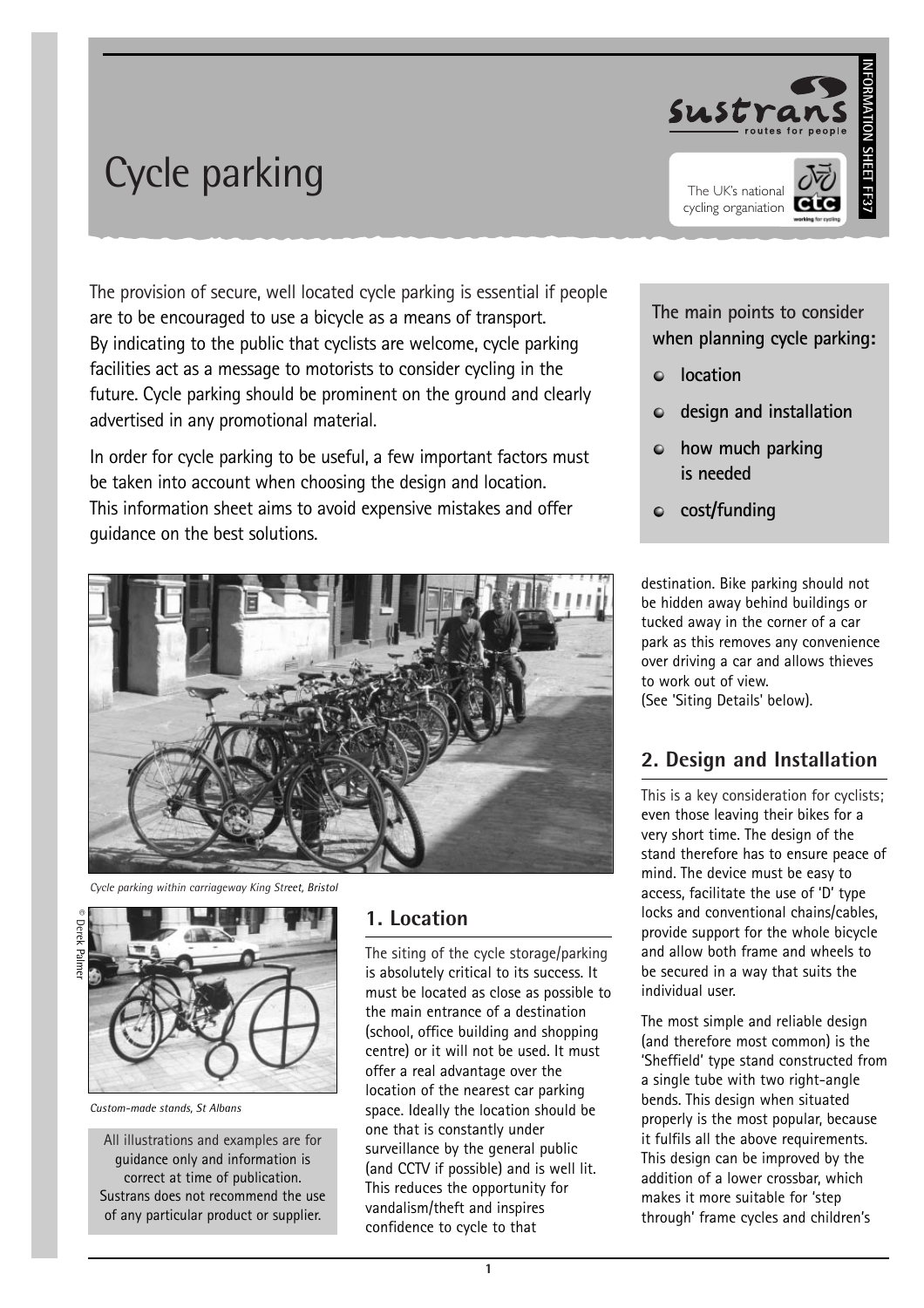

*Fence/hitching ring, Queen Square, Bristol*

cycles, and reduces the tendency for the front wheel to turn. There are successful examples of 600mm wide versions, which include a crossbar. For locations/attractions with a significant proportion of children, stands with a lower or slanting crossbar should also be considered. (See also Information sheet FS19; Cycle Parking for Schools).

Other stands, such as 'butterfly' racks, which only attach to the wheels, should not be used as they are less secure, do not support the bike and can damage it, and cause a trip hazard to pedestrians. However, there are good examples of other designs of "high capacity" cycle parking, which give adequate support and secure locking for the cycle.

In some situations a more aesthetic design may be appropriate and could be considered based on the same standards and requirements. Parking stands can be painted, supplied with a scratch resistant coating, or be stainless steel. This will maintain a quality finish within the urban landscape and prevent unnecessary damage to cycles. In visually sensitive locations, other options, such as hitching rings fixed to fences where handlebars can be accommodated, are a good compromise (see photo above).

Organisations which are providing cycle parking for employees and visitors should consider the provision of covered areas, either within the building itself or a shelter located very close to the main pedestrian entrance. This will further encourage people to cycle, safe in the knowledge that their bicycle will be kept dry for the journey home.



*Cycle Centre, County Hall, Nottinghamshire Cycling Centre of Excellence, London* 





Where cycles are left for a number of hours, for example by workers, students, commuters or in residential developments, more secure parking may be needed. Increased security can be provided by means of lockers, or where shelters or sheds have lockable doors.

Along with the established and traditional forms of cycle storage, there are a number of more advanced solutions in development, slowly coming to fruition. These designs address the problem of the petty theft of cycle parts and the growing problem of the more organised and sophisticated cycle thief. They allow those responsible for the design of urban and transport environments the opportunity to specify a more considered and integrated cycle parking concept.

There is a wide variety of designs for secure cycle parking, based on both standard units and bespoke ones. Some examples of good designs are:

- a free-standing two-storey modular unit incorporating secure cycle parking for 32 bikes with changing/shower facilities (e.g Milton Keynes).
- a secure cycle parking compound for staff in the basement of their offices, accessed and monitored using the staff swipe card system (e.g Nottinghamshire, see photo above).
- a secure covered cycle parking compound for school pupils using a combination lock with a code that is changed regularly (e.g. Surrey).
- cycle parking for staff that also serves as a demonstration of efficient use of a confined space using a range of cycle parking designs (e.g. Transport for London, see photo above).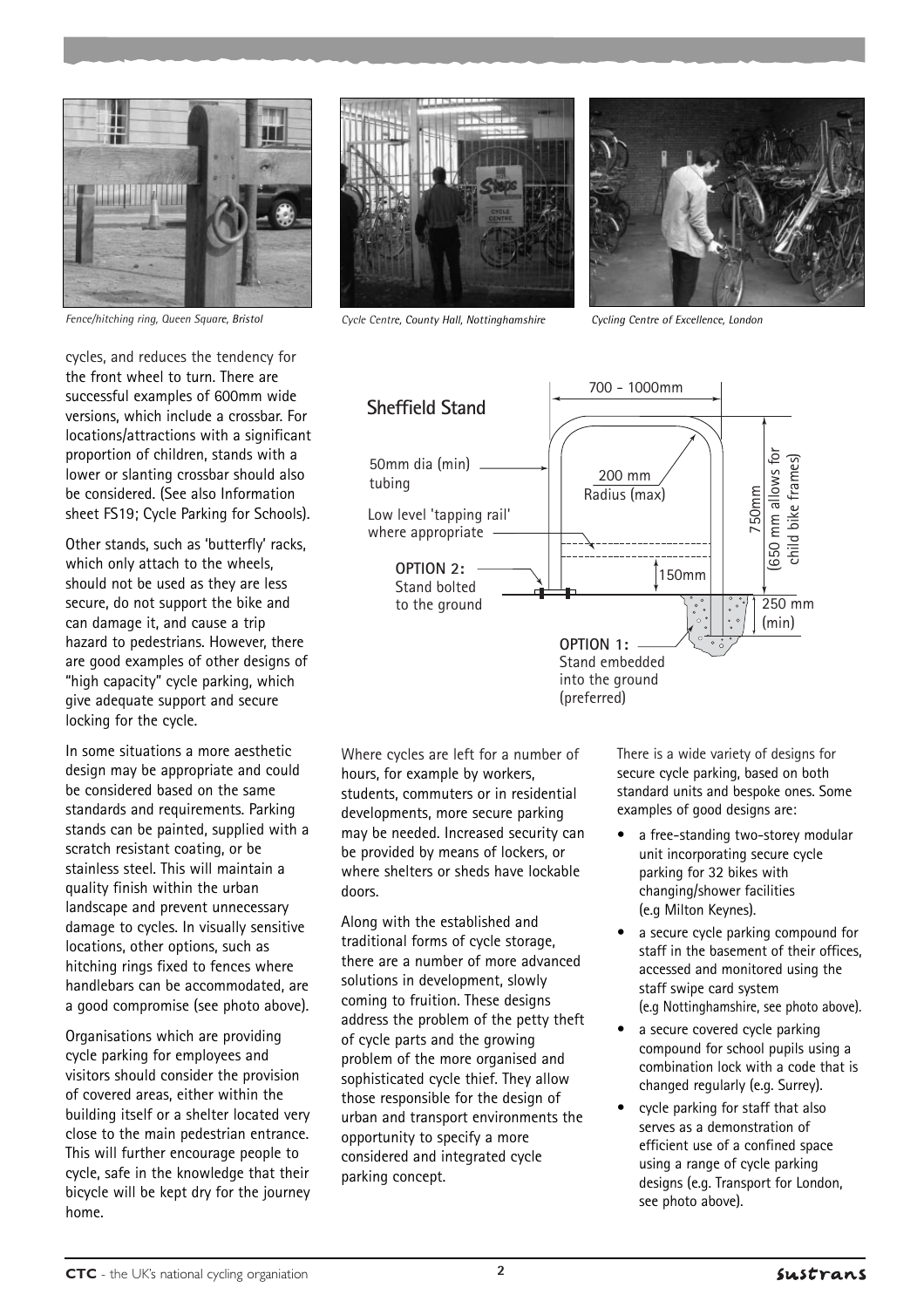## **Siting details 3. How much parking is needed**

The ideal way of determining the demand for storage is to survey all existing and potential users within an organisation/school etc. However, this would be difficult in a general use situation, like a shopping street, where it may be wiser to look at the potential for different destinations to attract people by bike. This can be combined with observations of places where cycles currently get locked to street furniture or where there would be a very high demand (e.g. bus and train stations).

Most Local Authorities have 'Parking Standards' that specify the minimum amount of cycle parking/storage to be provided at new developments. This could also be applied to existing locations as a rough guideline. However the demand for spaces should hopefully grow after the initial implementation of cycle storage. It is often more useful and convenient to have plenty of small parking areas than one large one, and, on shopping streets, consideration should be given to installing individual stands parallel to the kerb (see photo below).



*Parking stand parallel to the kerb, Bristol*



*Parking stands with footway detail, Queen Square, Bristol*

Once all the above factors have been considered, the following details must be addressed:

- Care should be taken to ensure that the cycle parking (when in use) does not cause an obstruction to pedestrian flow. Calculate the actual floor space required (see footprint diagram), an allowance of 1 cycle/1 sq. metre provides a good guide. Make sure that this does not obstruct pedestrian desire lines. If it does then relocate, possibly to the carriageway within a bay protected by bollards or kerb extensions (see photo on front page).
- Ensure that the area planned for parking is horizontal. If not, stands should be orientated at right angles to slope to prevent bikes from rolling away.
- $\bullet$  If the planned parking is to be incorporated into a new streetscape or highway scheme then thought should be given to highlighting the presence of the 'parking area footprint' with a change in surface colour or texture. This emphasises the area to both potential users and visually impaired pedestrians (see photo at bottom left).
- $\bullet$  If it is deemed inappropriate or impractical to excavate for a number of individual cycle stands then a joined "toast-rack" arrangement can be used. (see photo on front page)



# **Cycle parking stand 'footprint' (plan view)**